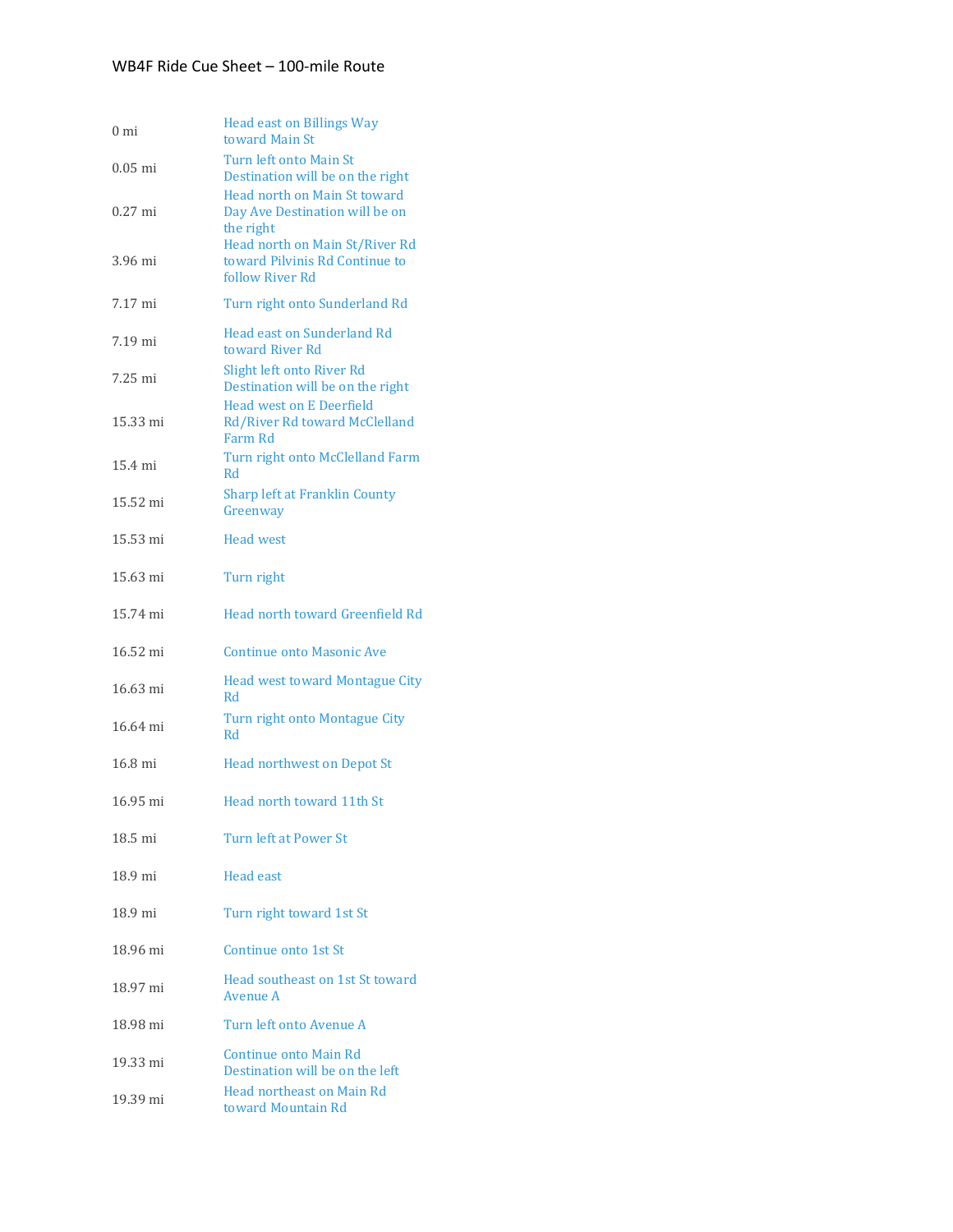| 19.69 mi | Turn right onto Mountain Rd<br>Destination will be on the left                                               |
|----------|--------------------------------------------------------------------------------------------------------------|
| 19.81 mi | <b>Head east on Mountain Rd</b><br>toward Mountain Rd Estates<br>Destination will be on the right            |
| 21.62 mi | Head northeast on Mountain Rd<br>toward Main Rd                                                              |
| 21.92 mi | Turn right onto Main Rd<br>Destination will be on the left                                                   |
| 22.84 mi | <b>Head northeast on Main Rd</b><br>toward Lyons Hill Rd Destination<br>will be on the right                 |
| 26.36 mi | <b>Head north on Gill Center</b><br>Rd/Main Rd toward MA-10 S                                                |
| 26.43 mi | Turn left onto MA-10 S<br>Destination will be on the right                                                   |
| 27.02 mi | Head west on MA-10 S toward<br><b>MA-142 N</b>                                                               |
| 27.17 mi | Turn right onto MA-142 N<br>Destination will be on the left                                                  |
| 29.93 mi | Head northeast on MA-142 N<br>toward River Rd                                                                |
| 30.99 mi | Turn right onto W Northfield Rd<br>Destination will be on the right                                          |
| 31.01 mi | Head west on W Northfield Rd<br>toward MA-142 N                                                              |
| 31.03 mi | Turn right onto MA-142 N<br><b>Entering Vermont</b>                                                          |
| 31.2 mi  | Continue onto VT-142 N<br>Destination will be on the left                                                    |
| 34.91 mi | Head west on VT-142 N toward<br>Pond Rd Destination will be on<br>the left                                   |
| 39.53 mi | Head north on VT-142 N toward<br><b>Broad Brook Rd</b>                                                       |
| 39.55 mi | Turn left onto Broad Brook Rd                                                                                |
| 40.84 mi | <b>Head west on Broad Brook Rd</b><br>toward US-5 S Destination will be<br>on the right                      |
| 41.19 mi | <b>Head west on Broad Brook Rd</b><br>toward US-5 S                                                          |
| 41.19 mi | Turn right onto US-5 N                                                                                       |
| 41.28 mi | Turn left onto Guilford Center Rd<br>Destination will be on the left                                         |
| 41.32 mi | <b>Head southwest on Guilford</b><br><b>Center Rd toward Buck Hill Rd</b><br>Destination will be on the left |
| 42.96 mi | <b>Head west on Guilford Center Rd</b><br>toward Weatherhead Hollow Rd                                       |
| 42.99 mi | Turn left onto Weatherhead<br><b>Hollow Rd Entering</b><br><b>Massachusetts</b>                              |
| 48.01 mi | Continue onto Brattleboro Rd<br>Destination will be on the left                                              |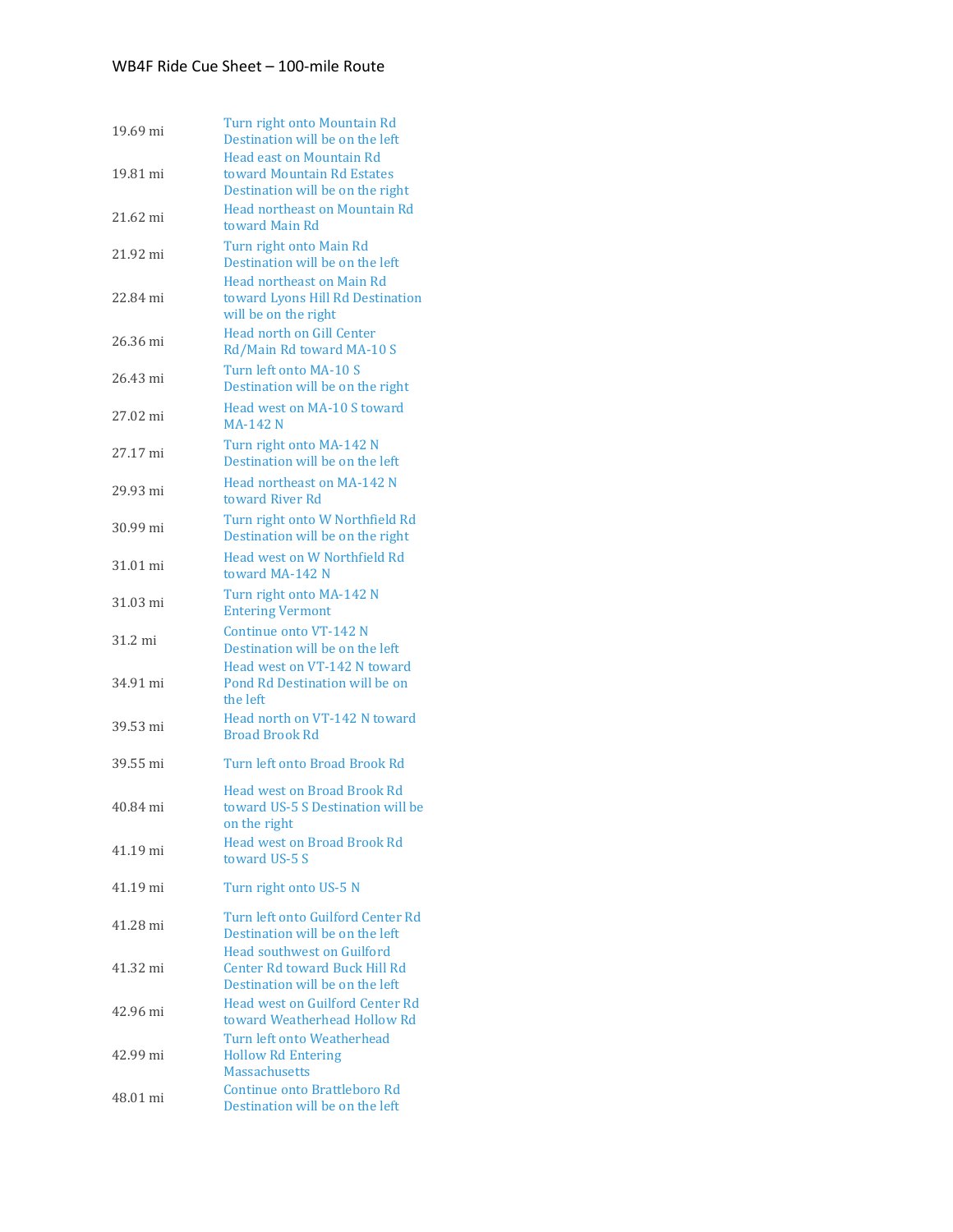| 48.71 mi | Head south on Brattleboro Rd<br>toward Simon Keets Rd                          |
|----------|--------------------------------------------------------------------------------|
| 49.29 mi | Turn left Destination will be on<br>the left                                   |
| 49.29 mi | Head northwest toward<br>Brattleboro Rd                                        |
| 49.3 mi  | Turn left onto Brattleboro Rd<br>Destination will be on the left               |
| 49.68 mi | <b>Head southwest on Brattleboro</b><br>Rd toward Zimmerman Hill Rd            |
| 50.26 mi | Sharp right onto Zimmerman Hill<br>R <sub>d</sub>                              |
| 50.49 mi | <b>Head southwest on Zimmerman</b><br>Hill Rd toward Greenfield Rd             |
| 50.5 mi  | Continue onto W Leyden Rd                                                      |
| 51.16 mi | Turn right onto W Leyden<br>Rd/Old County Rd Continue to<br>follow W Leyden Rd |
| 53.47 mi | Turn right onto Green River Rd                                                 |
| 53.58 mi | Turn left onto W Leyden Rd                                                     |
| 55.58 mi | Turn left onto Shelburne Line Rd                                               |
| 58.07 mi | Continue onto Fiske Mill Rd                                                    |
| 58.57 mi | Turn left onto Brook Rd                                                        |
| 58.76 mi | Turn left onto Wilson Graves Rd<br>Destination will be on the left             |
| 58.78 mi | <b>Head southwest on Wilson</b><br><b>Graves Rd toward Brook Rd</b>            |
| 58.8 mi  | Turn left onto Brook Rd                                                        |
| 60.51 mi | Continue onto Colrain Rd                                                       |
| 61.5 mi  | Head east on Colrain Rd toward<br>Plain Rd                                     |
| 62.13 mi | Turn left onto Nash's Mill Rd<br>Destination will be on the left               |
| 62.46 mi | <b>Head southwest on Nash's Mill</b><br>Rd                                     |
| 62.47 mi | Turn left Destination will be on<br>the left                                   |
| 63.36 mi | <b>Head southeast toward Riverside</b><br>Dr                                   |
| 63.45 mi | Continue onto Riverside Dr                                                     |
| 63.55 mi | Turn right onto Colrain St                                                     |
| 63.63 mi | Turn left onto Woodard Rd<br>Destination will be on the left                   |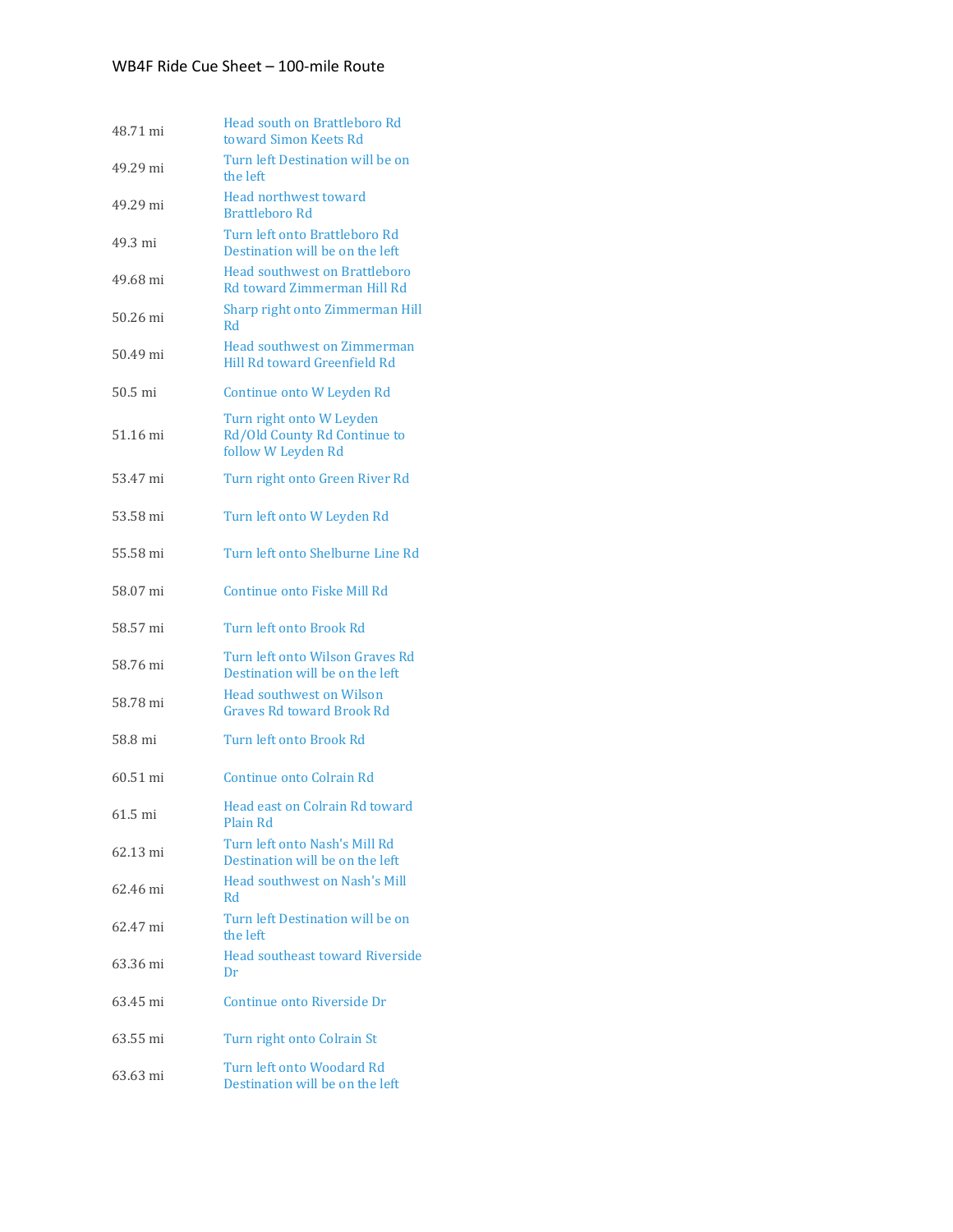| 63.83 mi | <b>Head south on Woodard Rd</b><br>toward Shelburne Rd                                                        |
|----------|---------------------------------------------------------------------------------------------------------------|
| 63.99 mi | Turn left onto Shelburne Rd                                                                                   |
| 64.32 mi | <b>Continue onto River St</b>                                                                                 |
| 64.83 mi | <b>Continue onto Mill St Destination</b><br>will be on the left                                               |
| 65.05 mi | <b>Head east on Mill St toward Bank</b><br>Row/Deerfield St                                                   |
| 65.1 mi  | Turn right onto Bank<br>Row/Deerfield St Continue to<br>follow Deerfield StDestination<br>will be on the left |
| 65.99 mi | <b>Head southeast on Deerfield St</b><br>toward Briar Way                                                     |
| 66.18 mi | Continue onto US-5 S/Greenfield<br>Rd Destination will be on the left                                         |
| 66.51 mi | Head south on US-5 S toward<br>Keets Rd                                                                       |
| 67.59 mi | Turn right onto Main St<br>Destination will be on the right                                                   |
| 67.66 mi | <b>Head west on Main St</b>                                                                                   |
| 67.75 mi | Turn left onto Old Main St                                                                                    |
| 68.63 mi | Turn right onto Mill Village Rd                                                                               |
| 68.71 mi | <b>Head southwest on Mill Village</b><br>Rd toward Log Meadow Rd<br>Destination will be on the left           |
| 70.36 mi | <b>Head southwest on Mill Village</b><br>Rd toward Lee Rd                                                     |
| 71.88 mi | Continue onto N Main St<br>Destination will be on the left                                                    |
| 71.92 mi | Head southeast on N Main St.<br>toward Jackson Rd Destination<br>will be on the left                          |
| 73.27 mi | Head southwest on N Main St<br>toward Braeburn Rd                                                             |
| 73.87 mi | Continue onto Long Plain Rd<br>Destination will be on the right                                               |
| 74.09 mi | Head south on Long Plain Rd<br>toward MA-116 N                                                                |
| 74.14 mi | Turn left onto Sunderland Rd                                                                                  |
| 74.28 mi | Turn right onto Pine St                                                                                       |
| 74.33 mi | <b>Head west on Pine St toward</b><br>Long Plain Rd                                                           |
| 74.4 mi  | Slight left onto Long Plain Rd<br>Destination will be on the right                                            |
| 76.41 mi | Head south on Long Plain Rd<br>toward Straits Rd                                                              |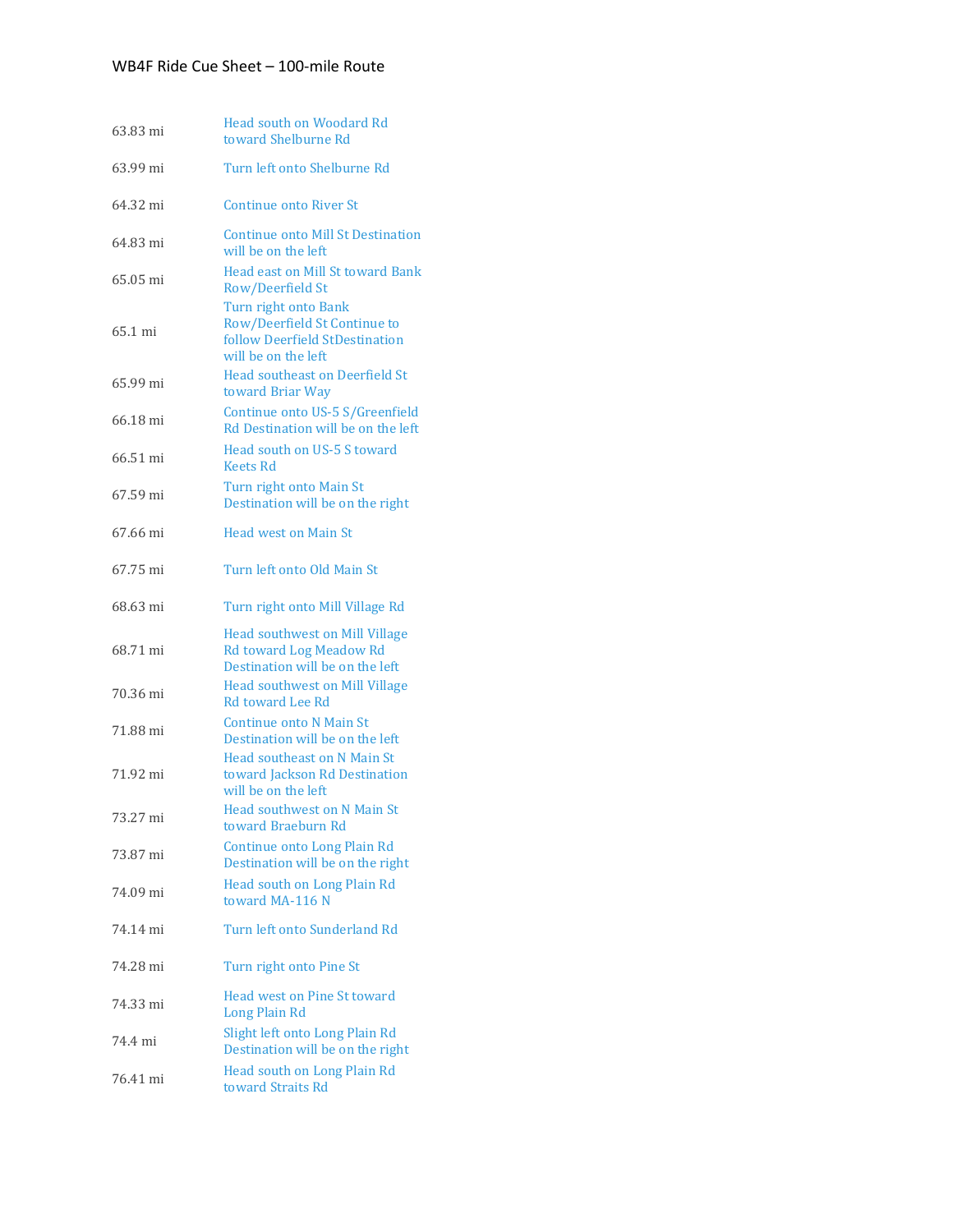| 78.16 mi | <b>Continue onto Straits Rd</b>                                            |
|----------|----------------------------------------------------------------------------|
| 78.59 mi | Head south on Straits Rd toward<br>Depot Rd                                |
| 78.62 mi | Turn right onto Depot Rd<br>Destination will be on the left                |
| 79.04 mi | Head west on Depot Rd toward<br>$US-5S$                                    |
| 79.14 mi | Turn left onto US-5 S                                                      |
| 79.14 mi | Turn right onto Mountain Dr<br>Destination will be on the left             |
| 79.45 mi | Head northwest on Mountain Dr<br>toward Pantry Rd                          |
| 79.51 mi | Turn right onto Pantry Rd<br>Destination will be on the left               |
| 79.74 mi | <b>Head north on Chestnut Plain</b><br>Rd/Pantry Rd toward Westbrook<br>Rd |
| 79.8 mi  | Turn left onto Westbrook Rd<br>Destination will be on the left             |
| 81.08 mi | <b>Head west on Westbrook Rd</b><br>toward Haydenville Rd                  |
| 81.63 mi | Turn left onto Haydenville Rd<br>Destination will be on the left           |
| 82.13 mi | <b>Head southwest on Haydenville</b><br><b>Rd toward Strippe Rd</b>        |
| 82.5 mi  | <b>Continue onto Mountain St</b><br>Destination will be on the left        |
| 83.92 mi | <b>Head southwest on Mountain St</b><br>toward Reservoir Rd                |
| 84.23 mi | Turn right onto Adams Rd<br>Destination will be on the left                |
| 86.09 mi | Head west on Adams Rd toward<br>Depot Rd                                   |
| 86.17 mi | Turn left onto Depot Rd<br>Destination will be on the right                |
| 87.28 mi | Head south on Depot Rd toward<br>N Kellogg Rd                              |
| 87.32 mi | Turn right onto MA-9 W<br>Destination will be on the left                  |
| 87.91 mi | Head west on MA-9 W toward<br>South St                                     |
| 87.98 mi | Turn left onto South St                                                    |
| 89.63 mi | <b>Head southeast on South St.</b>                                         |
| 90.09 mi | Continue onto Audubon Rd                                                   |
| 90.31 mi | Slight right onto Kennedy Rd<br>Destination will be on the left            |
| 91.91 mi | Head south on Kennedy Rd<br>toward Chesterfield Rd                         |
|          |                                                                            |